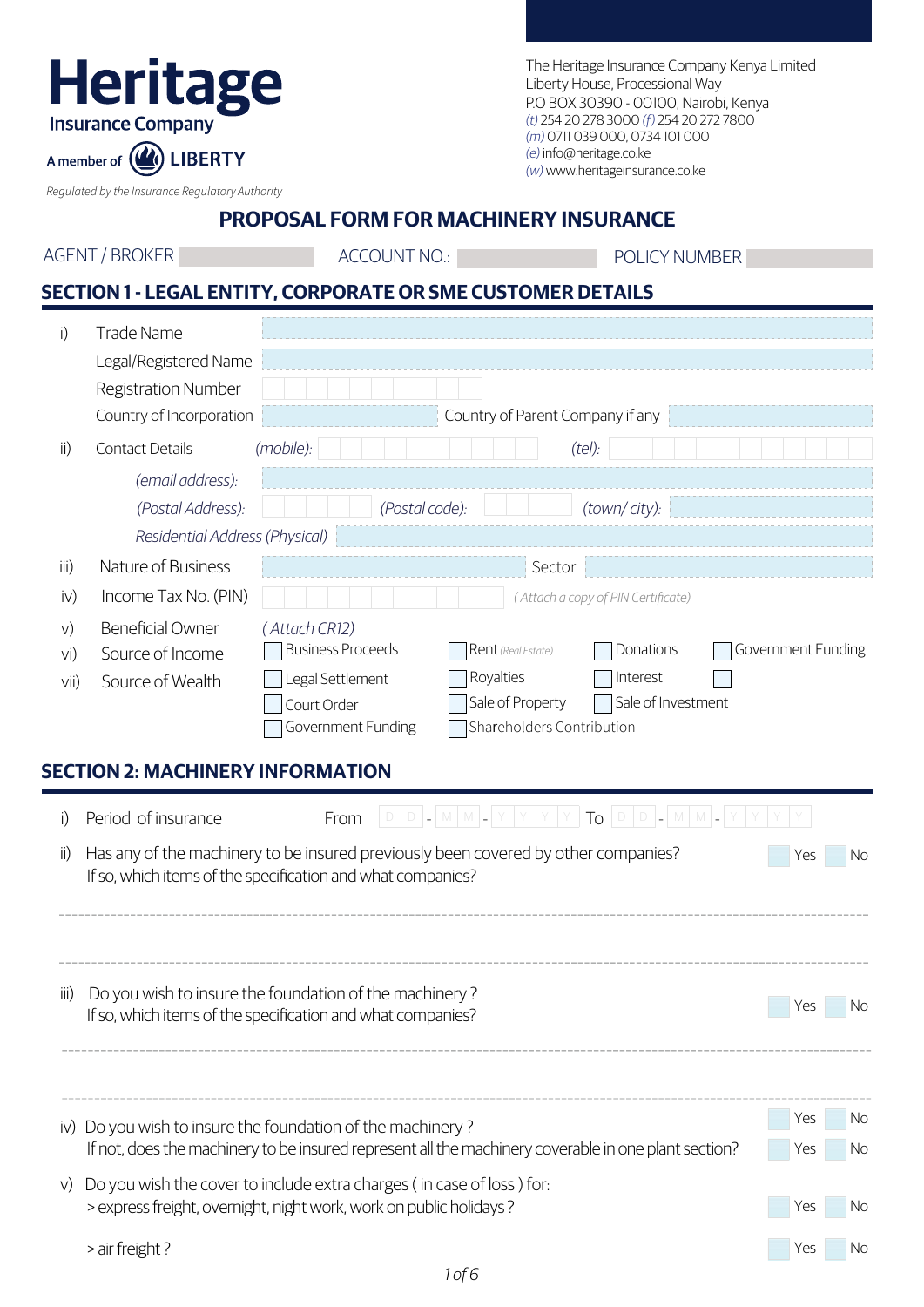Limit of air freight:

vi) Give details of any special extension of cover required

The primary mode of delivery of your policy document and other official documents shall be via email. Kindly provide your email address below:

## CONSENT & DECLARATION

I/We consent to The Heritage Insurance Company Kenya Limited:

- Collecting, using, disclosing, processing and/or storing my/our personal data for purposes that are relevant to my policy and as permitted by law; i)
- ii) Collecting and sharing my personal data information in accordance with the privacy policy on its website (https://www.heritageinsurance.co.ke/): and
- iii) Transferring my/our personal data to their reinsurers and affiliated companies for purposes of insurance and as permitted by law.

I/We hereby declare the truth and correctness of the above statements and particulars, and that my/our answers herein are in my/our full knowledge and have been written by me or with my full authority. I/We hereby agree that this Proposal and Declaration shall form the basis of the contract between me/us and the Heritage Insurance Company Kenya Limited.

Proposer's Signature: \_\_\_\_\_\_\_\_\_\_\_\_\_\_\_\_\_\_\_\_\_\_\_\_\_\_\_\_ Date: \_\_\_\_\_\_\_\_\_\_\_\_\_\_\_\_\_\_\_\_\_\_\_\_\_\_\_\_\_\_\_

*No liability (except for the period stated in the Insurer's Official Cover Note) is undertaken until the Proposal is accepted by the Insurer and the premium paid.*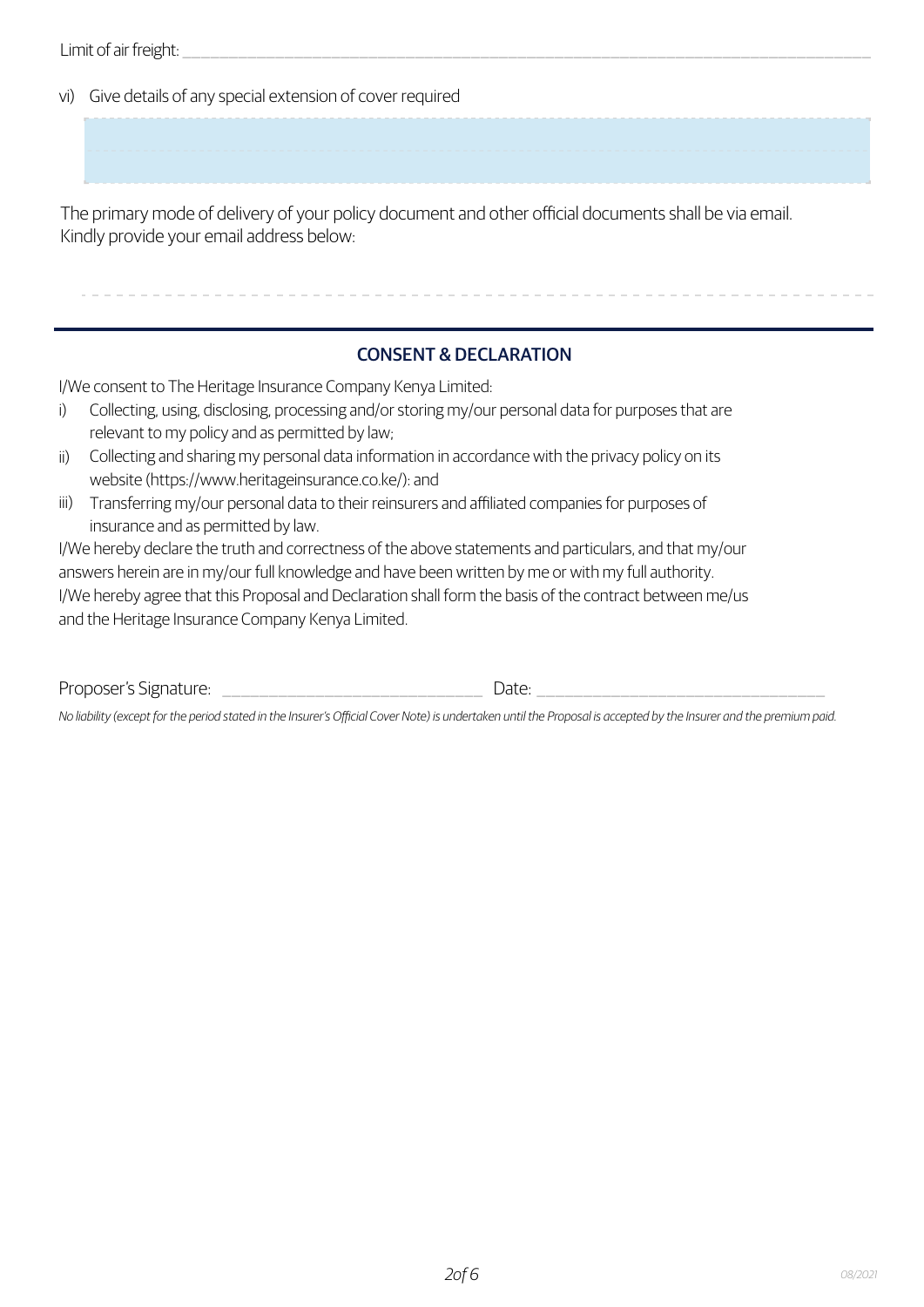## Additional Questionnaire for Machinery Insurance of Hydroelctrical Power Stations

*Only to be completed with Questionnaire for Machinery Insurance*

Ē

| 1: General Technical data     |                  |                |         |  |  |
|-------------------------------|------------------|----------------|---------|--|--|
| Water Head                    | m                | Annual Maximum | $m^3/s$ |  |  |
| Water Flow : Annual average   | $m^3/s$          |                |         |  |  |
| Number of Units               |                  |                |         |  |  |
| Is it a pumped-storage plant? | <b>No</b><br>Yes |                |         |  |  |

|                   | Manufacturer                          |                                                                                                       |                        |  |
|-------------------|---------------------------------------|-------------------------------------------------------------------------------------------------------|------------------------|--|
| 2.1: Life History | Year of Manufacture                   |                                                                                                       | <b>Operating Hours</b> |  |
|                   | Total                                 | Per Year                                                                                              |                        |  |
|                   | Date of Last Overhaul (Attach Report) |                                                                                                       |                        |  |
| Previous Damage   | No<br><b>I</b> Yes                    | If so, state Date, type of damage, repair work, measures<br>taken, to avoid similar damage in future. |                        |  |

|                     | Type                                            | Francis                                | Kaplan     | Petlon | Other |
|---------------------|-------------------------------------------------|----------------------------------------|------------|--------|-------|
| 2.2: Specifications | Shaft                                           | Vertical                               | Horizontal | Other  |       |
|                     |                                                 |                                        |            |        |       |
|                     | Capacity                                        | <b>MW</b>                              | Speed      | rpm    |       |
|                     | Nominal discharge                               | $m^3/s$                                |            |        |       |
|                     | If the power plant is a<br>pumped storage plant | Reversible turbine<br>Pump turbine set |            |        |       |

|                                    | Fall safe governor drive mechanism                                                                                     |  | No.<br>Yes |           |
|------------------------------------|------------------------------------------------------------------------------------------------------------------------|--|------------|-----------|
|                                    | If so, give description                                                                                                |  |            |           |
|                                    |                                                                                                                        |  |            |           |
|                                    |                                                                                                                        |  |            |           |
| 2.3: Protection and safety devices | Is there an alternative to stop the water<br>1No<br>Yes<br>of failure of penstock, turbine or guide<br>vane apparatus? |  |            |           |
|                                    |                                                                                                                        |  |            |           |
|                                    | Overspeed<br>Alarm at __% overspeed<br>trip at __% overspeed                                                           |  |            |           |
|                                    | Automatic shutdown of the turbine upon high bearing oil temperature<br>Yes                                             |  | No         |           |
|                                    | Abnormal flow rates of lubrication, cooling or sealing fluids or gases<br>Yes                                          |  | No         |           |
|                                    | The breaking of a guide van shear pin                                                                                  |  | No<br>Yes  |           |
|                                    | High shaft deflection / vibration<br>Yes                                                                               |  |            | No        |
|                                    | Others? (Give description)                                                                                             |  |            |           |
|                                    | Additional devices for unattended stations                                                                             |  |            |           |
|                                    | Automatic flow control                                                                                                 |  |            | No<br>Yes |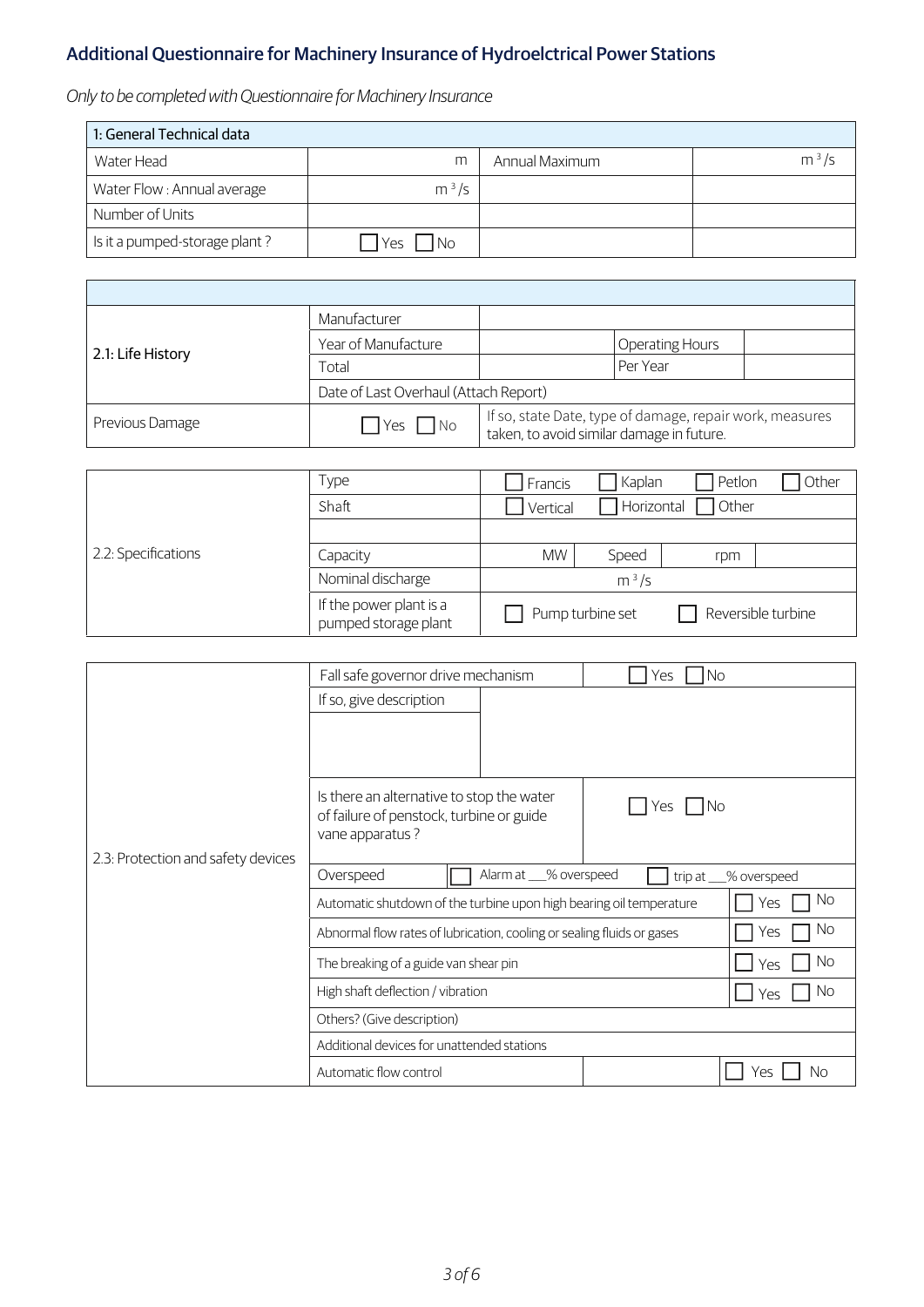| 3: Generator (Unit No: ) |                                       |                                                                                                       |  |  |
|--------------------------|---------------------------------------|-------------------------------------------------------------------------------------------------------|--|--|
| 3.1: Life History        | Manufacturer                          |                                                                                                       |  |  |
|                          | Year of Manufacture                   |                                                                                                       |  |  |
|                          | Total                                 |                                                                                                       |  |  |
|                          | Date of Last Overhaul (Attach Report) |                                                                                                       |  |  |
| Previous Damage          | Yes $\Box$ No                         | If so, state Date, type of damage, repair work, measures<br>taken, to avoid similar damage in future. |  |  |
|                          |                                       |                                                                                                       |  |  |
|                          |                                       |                                                                                                       |  |  |

| 3.2: Specification | Capacity               | <b>KVA</b> | Speed      | rpm |
|--------------------|------------------------|------------|------------|-----|
|                    | Voltage                | kV         | Current    |     |
|                    | Power Factor           | (COS D)    | Frequency  | Hz  |
|                    | Voltage                | V          | Current    |     |
| Exciter            | <b>AC Exciter</b>      |            | Thyristors |     |
| Type               | <b>Rotating Diodes</b> |            | Others     |     |

| 3.3: Protection and safety styles | Automatic synchronizing devices   | Yes          | No.             |           |
|-----------------------------------|-----------------------------------|--------------|-----------------|-----------|
|                                   | Overvoltage Protection            |              | Alarm   Trip    | No        |
|                                   | Overcurrent protection            | $\Box$ Alarm | Trip<br>$\Box$  | $\Box$ No |
|                                   | Stator winding temperature        | $\Box$ Alarm | Trip            | No        |
|                                   | Single phased and unbalanced load | Alarm        | Trip<br>$\perp$ | $\Box$ No |

| Different Current               | Alarm<br>Trip<br>No                                         |
|---------------------------------|-------------------------------------------------------------|
| Loss of synchroniam             | Alarm<br>Trip<br>No                                         |
| Loss of excitation              | Trip<br>Alarm<br><b>No</b><br>$\overline{\phantom{0}}$<br>Ш |
| Winding Short-circuit           | Alarm<br>Trip<br>No                                         |
| Earth fault rotor               | Alarm<br>Trip<br>No                                         |
| Earth fault stator              | Alarm<br>No<br>Trip                                         |
| Reverse power                   | Alarm<br>No<br>Trip                                         |
| Synchronous capacitor operation | No.<br>Yes                                                  |
|                                 |                                                             |

| 4. Transformers (Unit No.) |                                       |                                                                                                       |  |  |
|----------------------------|---------------------------------------|-------------------------------------------------------------------------------------------------------|--|--|
|                            | Manufacturer                          |                                                                                                       |  |  |
|                            | Year of Manufacture                   |                                                                                                       |  |  |
|                            | Date of Last Overhaul (Attach Report) |                                                                                                       |  |  |
|                            | Oil:                                  | Winding insulation:                                                                                   |  |  |
| Previous Damage            | l Yes<br>No                           | If so, state Date, type of damage, repair work, measures<br>taken, to avoid similar damage in future. |  |  |
|                            |                                       |                                                                                                       |  |  |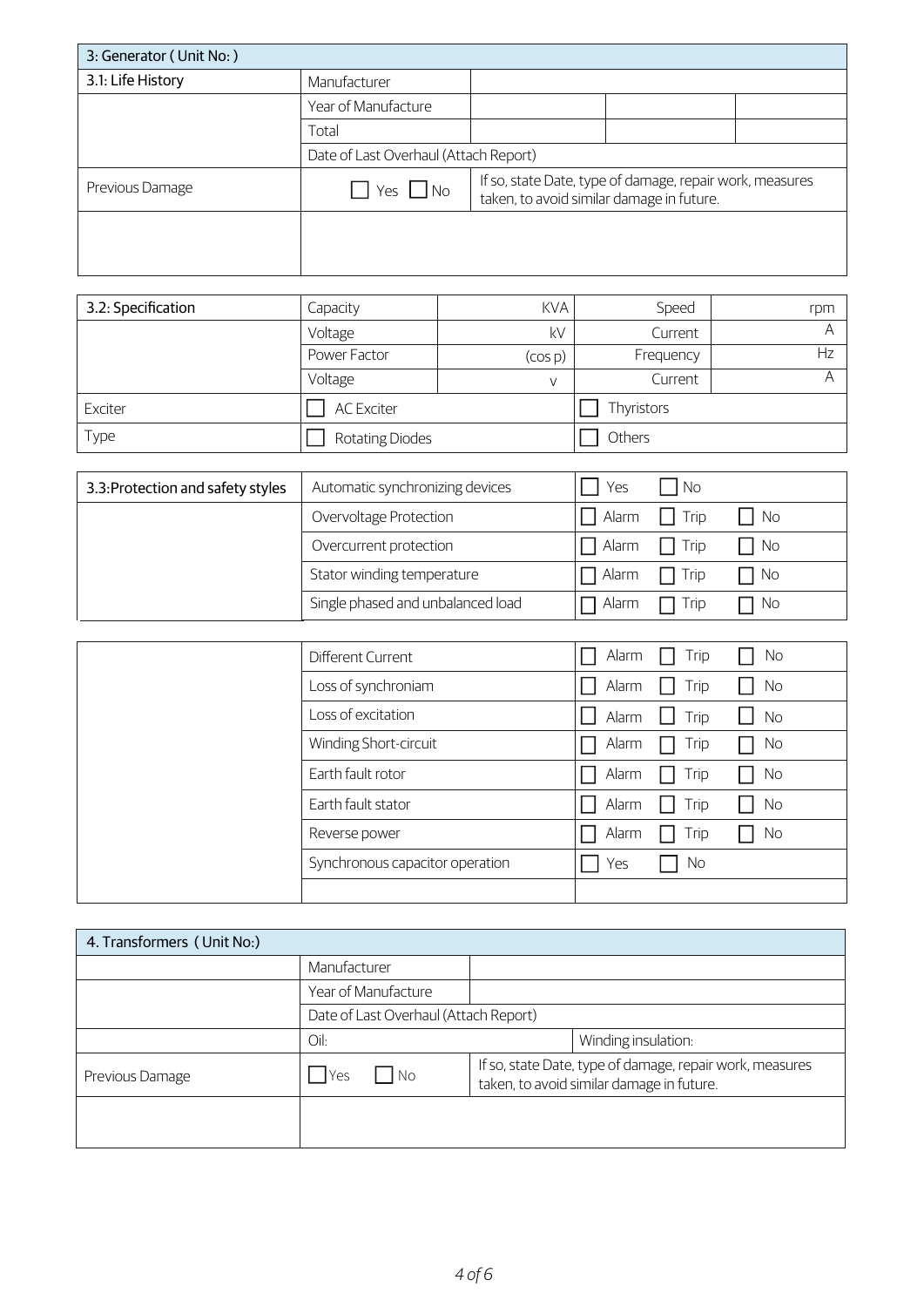| 4.2: Specifications             | Type                                                                                                         |                                                       | Single Phase                           | Three phase              |                        |
|---------------------------------|--------------------------------------------------------------------------------------------------------------|-------------------------------------------------------|----------------------------------------|--------------------------|------------------------|
|                                 | Location                                                                                                     |                                                       | Indoor                                 | Outdoor                  |                        |
|                                 | Capacity                                                                                                     | <b>MVA</b>                                            |                                        |                          |                        |
|                                 | Voltage                                                                                                      |                                                       | Primary                                | kV Secondary             | $\mathsf{k}\mathsf{V}$ |
| Rated Short Circuit             | %                                                                                                            |                                                       | Rated Current                          |                          | kV                     |
| Load tap changers               |                                                                                                              | No<br>Yes                                             |                                        |                          |                        |
|                                 | If so, describe taps:                                                                                        |                                                       |                                        |                          |                        |
|                                 | Cooling                                                                                                      |                                                       | Forced                                 | Unforced                 |                        |
|                                 | Insulating System                                                                                            | Mineral Oil                                           | Silicon Oil                            | Askarel                  |                        |
| 4.3: Protection and Safety      | Oil Temperature                                                                                              |                                                       | Alarm                                  | <b>No</b><br>Trip<br>- 1 |                        |
| <b>Devices</b>                  | <b>Gas Pressure</b>                                                                                          |                                                       | Alarm                                  | <b>No</b><br>Trip        |                        |
|                                 | Liquid Level                                                                                                 |                                                       | Alarm                                  | Trip<br><b>No</b>        |                        |
|                                 | Overcurrent                                                                                                  |                                                       | Alarm                                  | Trip<br><b>No</b>        |                        |
|                                 | Surge Arrester                                                                                               |                                                       | Yes                                    | <b>No</b>                |                        |
|                                 | Earth Fault                                                                                                  |                                                       | Yes                                    | <b>No</b>                |                        |
|                                 | Air Dryer (colour)                                                                                           |                                                       | Yes                                    | <b>No</b>                |                        |
|                                 |                                                                                                              | Lightning equipement of open-air electrical equipment |                                        | Yes<br><b>No</b>         |                        |
|                                 |                                                                                                              |                                                       |                                        |                          |                        |
|                                 | Earthed wires over the plant                                                                                 |                                                       | <b>No</b><br>Yes                       |                          |                        |
|                                 | Earthed Rods                                                                                                 |                                                       | <b>No</b><br>Yes                       |                          |                        |
|                                 | Surge diverters                                                                                              |                                                       | Yes<br><b>No</b>                       |                          |                        |
|                                 | If so, distance to the transformer                                                                           |                                                       |                                        |                          | m                      |
| 5.0: Operations and Maintenance |                                                                                                              |                                                       |                                        |                          |                        |
| 5.1: Staff                      | Is the station                                                                                               |                                                       | Manned or                              | Unmanned                 |                        |
|                                 |                                                                                                              | How far away are the nearest employees?               |                                        |                          |                        |
|                                 | How long does it take them to reach the<br>station?                                                          |                                                       |                                        |                          |                        |
|                                 | May there be difficulties in reaching the<br>station (e.g due to bad weather such as<br>snow, rainy season)? |                                                       | Yes $\Box$ No                          |                          |                        |
|                                 | If so, when?                                                                                                 |                                                       |                                        |                          |                        |
| If Manned                       | Are there periodic visits?                                                                                   | Daily<br>$\mathsf{L}$                                 | Weekly?                                | Other                    |                        |
|                                 | Engineers                                                                                                    |                                                       |                                        |                          |                        |
|                                 | Operating personnel shift                                                                                    |                                                       |                                        |                          |                        |
|                                 | Maintenance personnel shift                                                                                  |                                                       |                                        |                          |                        |
| 5.2: Operation                  | Local                                                                                                        | Remote                                                |                                        |                          |                        |
|                                 | Manual<br>Base load                                                                                          | Semi - automatic<br>Peak load                         | Fully-automatic<br>other (description) |                          |                        |